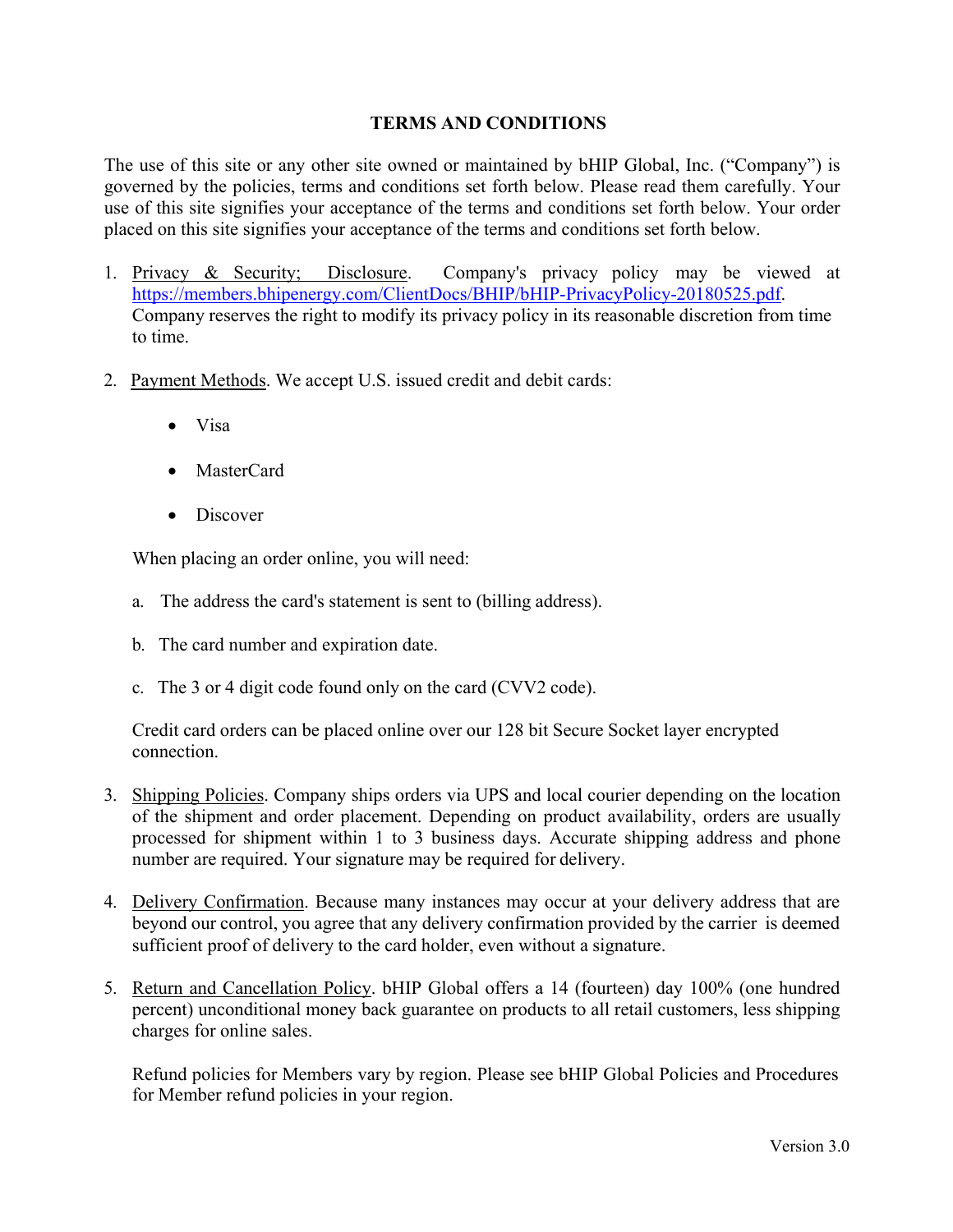To return a product for a refund you will need to contact the customer support department at  $support@bhipglobal.com$ . Refunds will be issued to the same credit card that was charged when ordering the product. Shipping charges and return shipping charges are not refundable inany case. Company is not responsible for lost or stolen items. We recommend all returned items to be sent using some type of delivery confirmation system to ensure proper delivery.

- 6. Chargeback Policy. All references to a "chargeback" refer to a reversal of a credit/debit card charge placed on [www.bhipglobal.com. There i](http://www.bhipglobal.com.there/)s no reason for a chargeback to ever be filed. Ifa credit is due, simply contact us, and we will gladly issue it. If you feel that your credit/debit card was used fraudulently on [www.bhipglobal.com,](http://www.bhipglobal.com/) please contact us for immediate resolution.
- 7. Third Party Interactions. During use of the Company Website, you may enter into correspondence with, purchase goods and/or services from, or participate in promotions of advertisers or sponsors showing their goods and/or services through the Website. Any such activity, and any terms, conditions, warranties or representations associated with such activity, is solely between you and the applicable third-party. Company shall have no liability, obligation or responsibility for any such correspondence, purchase or promotion between you and any such third party. Company does not endorse any sites on the Internet that are linked through its Website. Company provides these links to you only as a matter of convenience, and in no event shall Company be responsible for any content, products, or other materials on or available from such sites. Company provides products to you pursuant to the terms and conditions of this Agreement. You recognize, however, that certain third- party providers of ancillary software, hardware or services may require your agreement to additional or different license or other terms prior to your use of or access to such software, hardware or services.
- 8. Ordering Disclaimer. Your electronic order confirmation, or any form of confirmation, does not signify our acceptance of your order. Company reserves the right to accept or deny shipment to anyone for any reason. Company reserves the right to require additional information before processing any order. If an order appears fraudulent in any way, Company reserves the right to cancel the order, notify the card holder and the proper authorities.
- 9. Product Disclaimers; Disclaimers of Warranty. COMPANY MAKES NO REPRESENTATION, WARRANTY, OR GUARANTY AS TO THE RELIABILITY, TIMELINESS, QUALITY, SUITABILITY, TRUTH, AVAILABILITY, ACCURACY OR COMPLETENESS OF ANY INFORMATION ON THIS SITE. COMPANY DOES NOT REPRESENT OR WARRANT THAT (A) THE USE OF THE SITE WILL BE SECURE, TIMELY, UNINTERRUPTED OR ERROR-FREE OR OPERATE IN COMBINATION WITH ANY OTHER HARDWARE, SOFTWARE, SYSTEM OR DATA, (B) THE SITE OR COMPANY'S PRODUCTS WILL MEET YOUR REQUIREMENTS OR EXPECTATIONS, (C) ANY STORED DATA WILL BE ACCURATE OR RELIABLE, (D) THE QUALITY OF ANY PRODUCTS, SERVICES, INFORMATION, OR OTHER MATERIAL PURCHASED OR OBTAINED BY YOU THROUGH THE SERVICE WILL MEET YOUR REQUIREMENTS OR EXPECTATIONS, (E) ERRORS OR DEFECTS WILL BE CORRECTED, OR (F) THE SERVICE OR THE SERVER(S) THAT MAKE THE SERVICE AVAILABLE ARE FREE OF VIRUSES OR OTHER HARMFUL COMPONENTS. THE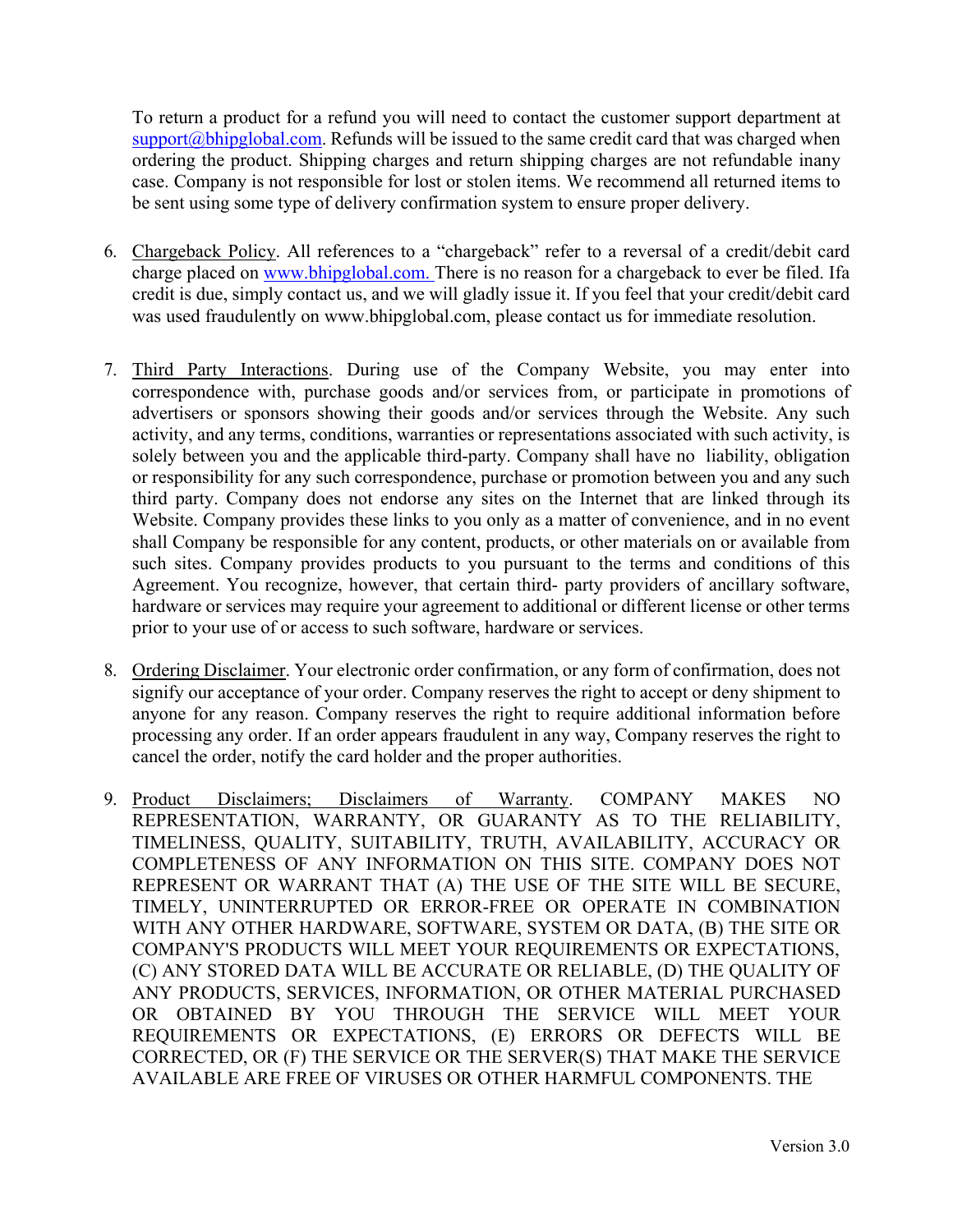SERVICE AND ALL CONTENT IS PROVIDED TO YOU STRICTLY ON AN "AS IS" BASIS. ALL CONDITIONS, REPRESENTATIONS AND WARRANTIES, WHETHER EXPRESS, IMPLIED, STATUTORY OR OTHERWISE, INCLUDING, WITHOUT LIMITATION, ANY IMPLIED WARRANTY OF MERCHANTABILITY, FITNESS FOR A PARTICULAR PURPOSE, OR NONINFRINGEMENT OF THIRD PARTY RIGHTS, ARE HEREBY DISCLAIMED TO THE MAXIMUM EXTENT PERMITTED BY APPLICABLE LAW BY COMPANY.

- 10. Limitation of Liability. IN NO EVENT SHALL EITHER PARTY'S AGGREGATE LIABILITY EXCEED THE AMOUNTS ACTUALLY PAID BY AND/OR DUE FROM YOU IN THE TWELVE (12) MONTH PERIOD IMMEDIATELY PRECEDING THE EVENT GIVING RISE TO SUCH CLAIM. IN NO EVENT SHALL EITHER PARTY BE LIABLE TO ANYONE FOR ANY INDIRECT, PUNITIVE, SPECIAL, EXEMPLARY, INCIDENTAL, CONSEQUENTIAL OR OTHER DAMAGES OF ANY TYPE OR KIND (INCLUDING LOSS OF DATA, REVENUE, PROFITS, USE OR OTHER ECONOMIC ADVANTAGE) ARISING OUT OF, OR IN ANY WAY CONNECTED WITH THIS SITE, INCLUDING BUT NOT LIMITED TO THE USE OR INABILITY TO USE THE SITE, OR FOR ANY CONTENT OBTAINED FROM OR THROUGH THE SITE, ANY INTERRUPTION, INACCURACY, ERROR OR OMISSION, REGARDLESS OF CAUSE IN ANY INFORMATION CONTAINED HEREIN, EVEN IF THE PARTY FROM WHICH DAMAGES ARE BEING SOUGHT HAVE BEEN PREVIOUSLY ADVISED OF THE POSSIBILITY OF SUCH DAMAGES. Certain states and/or jurisdictions do not allow the exclusion of implied warranties or limitation of liability for incidental, consequential orcertain other types of damages, so the exclusions set forth above may not apply to you.
- 11. Notice. Company may give notice by means of a general notice on the [www.bhipglobal.com](http://www.bhipglobal.com/) Website, electronic mail to your e-mail address on record in Company's account information, or by written communication sent by first class mail or pre- paid post to your address on record in Company's account information. Such notice shall be deemed to have been given upon the expiration of 48 hours after mailing or posting (if sent by first class mail or pre-paid post) or 24 hours after sending (if sent by e-mail). You may give notice to Company (such notice shall be deemed given when received by Company) at any time by any of the following: letter sent by confirmed facsimile to Company at the following fax numbers(whichever is appropriate): 800- 335-2901 letter delivered by nationally recognized overnight delivery service or first class postage prepaid mail to Company at the following address: 901 Sam Rayburn Highway, Melissa, Texas 75454 in either case, addressed to the attention of: General Counsel.
- 12. Modification to Terms. Company reserves the right to modify the terms and conditions of this Agreement or its policies relating to its products and services at any time, effective upon posting of an updated version of this Agreement on the [www.bhipglobal.com W](http://www.bhipglobal.com/)ebsite. You are responsible for regularly reviewing this Agreement. Continued use of the Service after any such changes shall constitute your consent to such changes.
- 13. General. With respect to U.S. Customers, this Agreement shall be governed by Texas law and controlling United States federal law, without regard to the choice or conflicts of law provisions of any jurisdiction, and any disputes, actions, claims or causes of action arising out of or in connection with this Agreement or the Service shall be subject to the exclusive jurisdiction of